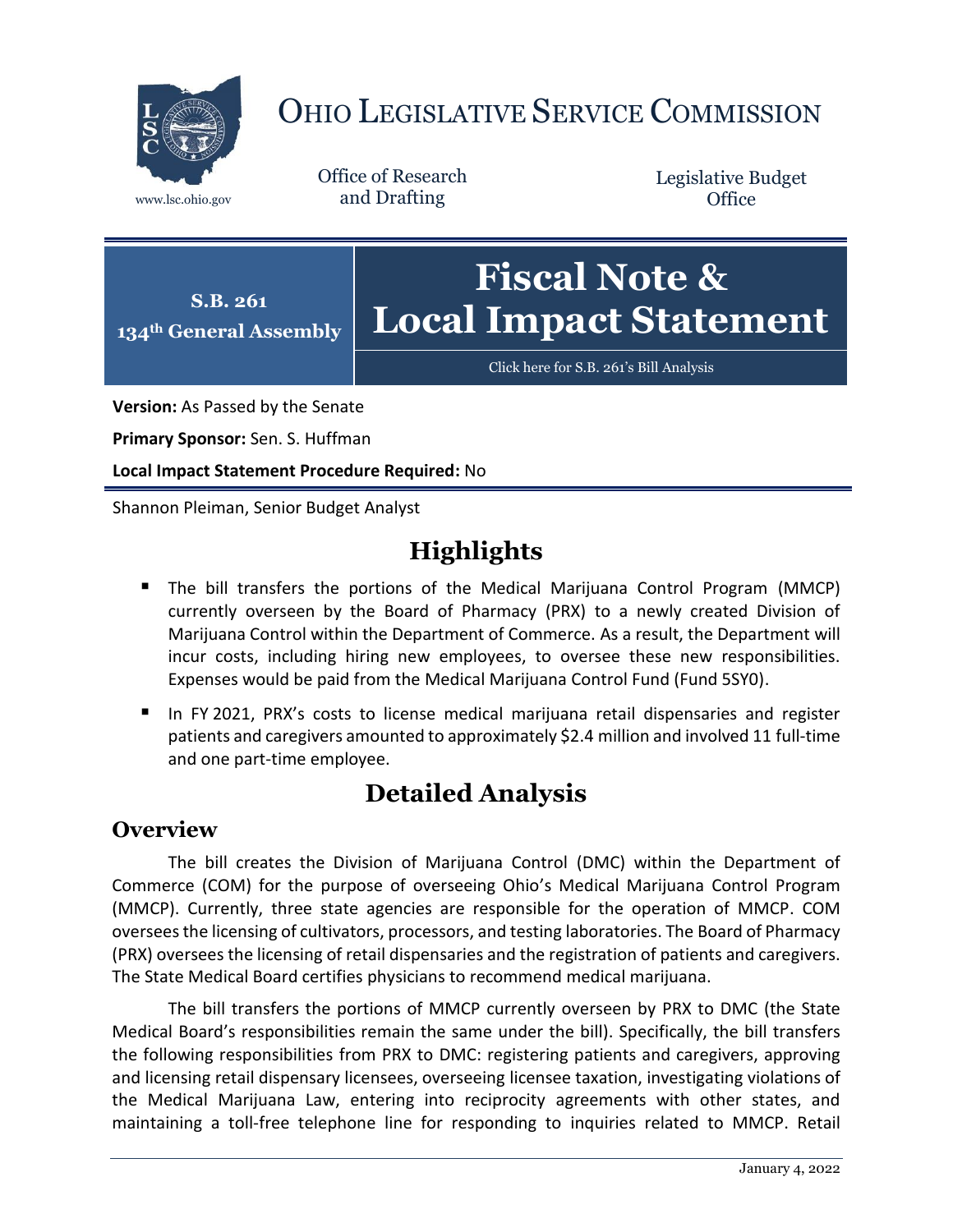dispensaries will continue to submit required information regarding medical marijuana dispensed to a patient to PRX under the bill. The bill declares that on the completion of the transfer, MMCP in PRX is abolished. Consequently, the bill will increase costs for COM but eliminate the majority of costs for PRX as explained in more detail below.

#### **Fiscal effect**

The bill will increase costs for COM to oversee the transferred MMCP responsibilities that are currently under PRX. In FY 2021, PRX's MMCP expenses amounted to approximately \$2.4 million under the Medical Marijuana Control Fund (Fund 5SY0) line item 887613, Medical Marijuana Control Program. This line item currently supports the following 11 full-time employees and one part-time employee under its MMCP: (1) Deputy Director 5, (2) Attorney 5, (3) Attorney 4, (4) two Program Administrator 2s, (5) Administrative Professional 3, (6) Pharmacy Board Regional Supervisor, (7) four Pharmacy Board Agents, and (8) a part-time Program Administrator 3.

COM anticipates it will need to hire the same number of employees to perform ongoing dispensary oversight and patient and caregiver registration. However, the bill contains other provisions which may require additional staff. These provisions include: (1) expanding the types of medical conditions that are eligible for treatment with medical marijuana, (2) requiring DMC to endeavor to achieve a ratio of at least one licensed retail dispensary per 1,000 registered patients up to the first 300,000 registered patients and then adding additional retail dispensaries on an as-needed basis, and (3) establishing a new cultivator license category called "stand-alone processors." Taken together, these provisions may increase the number of registered patients and caregivers, licensed retail dispensaries, and licensed cultivators regulated under DMC and necessitating additional staff. In addition to increasing the scope of MMCP, the bill requires PRX and COM to collaborate on conducting an equity study of the medical cannabis industry and the medical cannabis market to determine whether there is a compelling interest to implement remedial measures to assist minorities and women in the medical cannabis industry.

Expenses incurred by COM will be paid under Fund 5SY0 line item 800650, Medical Marijuana Control Program, which is currently used to cover ongoing MMCP administrative costs. In FY 2021, expenses under this line item amounted to approximately \$3.6 million. Any costs incurred by COM for its ongoing MMCP operations as well as those the agency takes on under the bill will most likely be offset from application, registration, and license fees deposited into Fund 5SY0. Fund 5SY0 is funded by the following sources: (1) fees collected by PRX to register patients and caregivers and to issue licenses to medical marijuana retail dispensaries, and (2) fees collected by COM to issue licenses to medical marijuana cultivators, processors, and testing laboratories. The table below displays current license and registration fees charged by COM and PRX. It also shows the current number of licensees and registrants as of November 30, 2021.<sup>1</sup>

 $\overline{a}$ 

<sup>1</sup> <https://medicalmarijuana.ohio.gov/Documents/ProgramUpdate/program%20update.pdf> (accessed December 15, 2021).